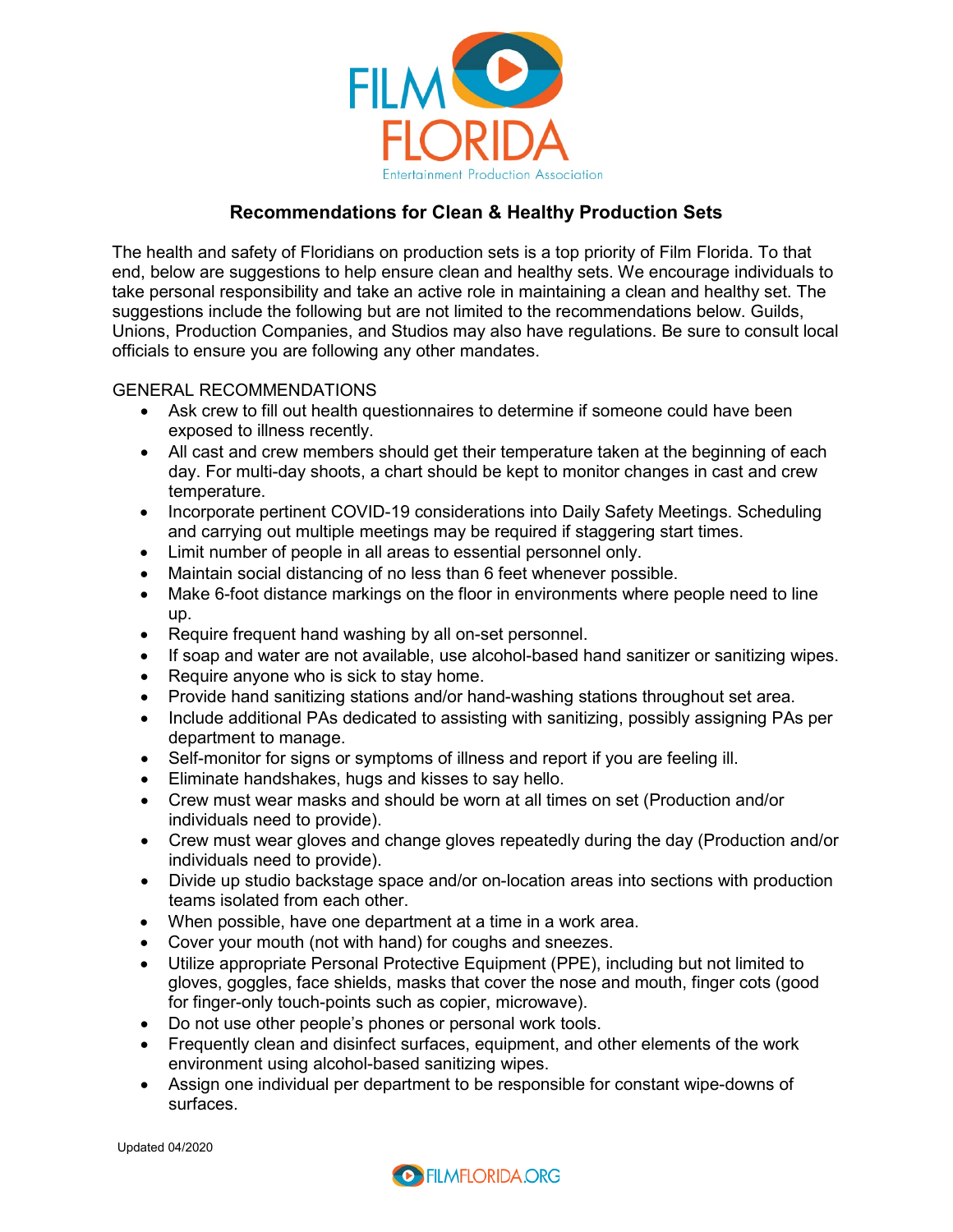

- Identify who may effectively be able to work from home for prep, shoot, wrap.
- Assign office supplies (pens, pencils, staplers, paper clips, etc.).
- Once production starts, the director should limit takes to make sets more efficient and result in less standing around/congregating time.
- Consider sequestering cast and crew in hotels to control the environment and avoid bringing illness to and from set.
- When filming in-doors, limit those on set to essential personnel only.

## PRODUCTION OFFICE / TRAILER / TENTS

- Consider utilizing larger tents with portable A/C or heat in lieu of trailers/motorhomes.
- Avoid having more than 5 people in trailers at one time.
- Keep windows and doors open to increase ventilation.
- Deliveries should be handled outside of an office or any closed space and wiped down/sprayed with sanitizing solution.
- When possible use disposable, ecologically friendly flatware, plates, and cups.
- Place sanitizing wipes at printer station if there is a community printer/copier.
- Continuously disinfect remote controls, light switches, etc.

#### CASTING

- When possible, castings should be done remotely via Facetime, Zoom, Skype, etc.
- Utilize remote casting sessions and callbacks with live broadcast capabilities.
- Schedule auditions and callbacks further apart and require social distancing.
- If distributing hard copy scripts/sides, dispose of paper after each reading.
- Eliminate "open calls" and give everyone assigned window to arrive.
- Encourage actors to wait in their cars, not in the waiting area of the casting facility.
- Have actors check in from outside using their cell phone.
- One dedicated Casting Assistant should sign all performers in and out.
- During in-person group auditions, actors can wear clear face shields and gloves, or maintain social distancing.
- When casting of families, real families should be used when possible so physical contact is kept within an existing family unit.
- Identify wardrobe specs in the breakdowns to increase the likelihood the actor brings something that can be worn on the shoot.

#### ON-SET PROTOCOL

- Departments should sequester in department pods.
- Eliminate crossing pods as much as possible.
- Each department should individually set up the filming area and leave sequentially, so as not to cross contaminate personnel crew.

## HANDLING OF EQUIPMENT

- Use gloves and change regularly.
- Members of each department should disinfect gear during breaks in activity.
- Minimize the number of people having to touch the same items. This may require additional gear.

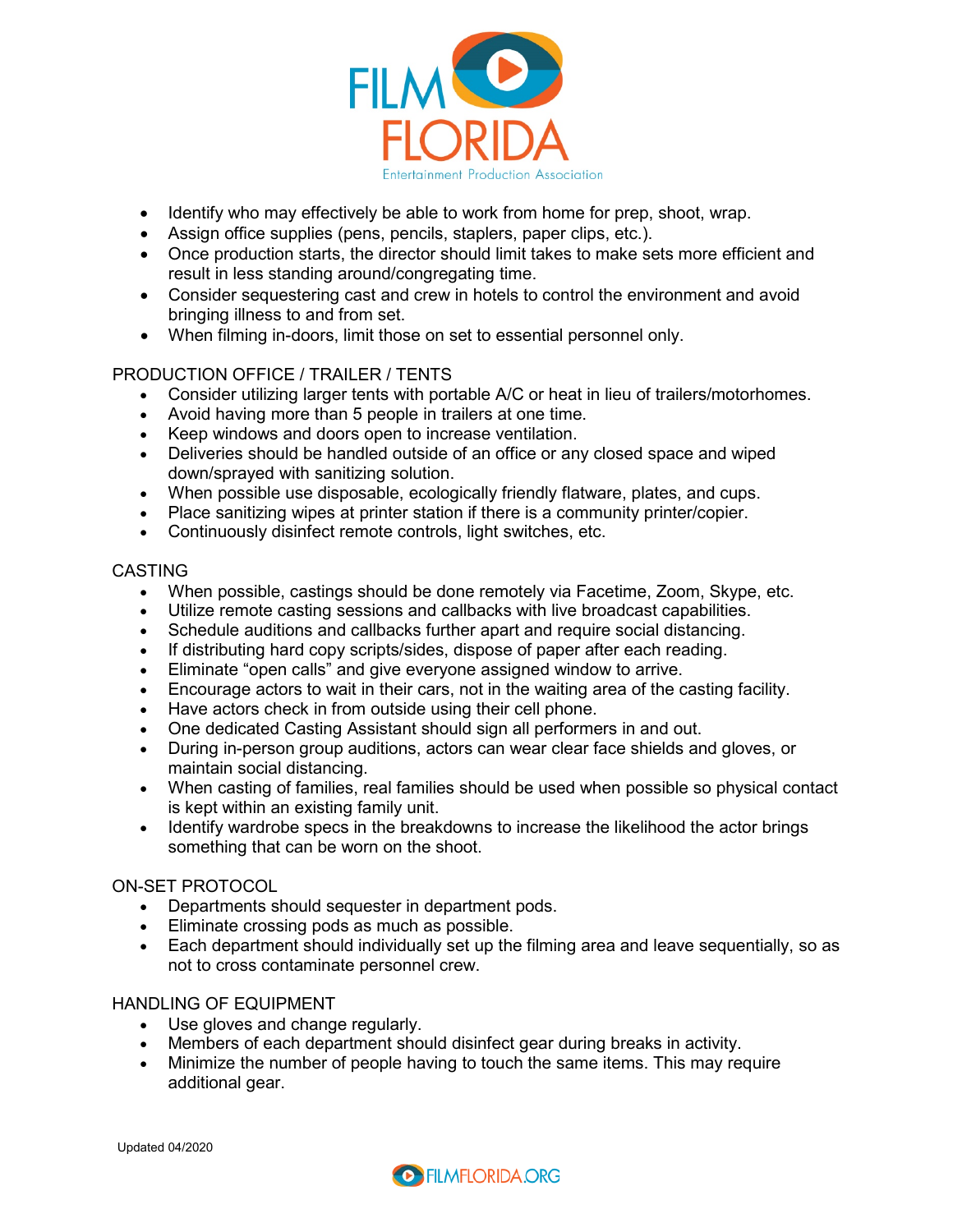

- Strive for consistency regarding which pieces of equipment are handled by whom.
- All crew that requires tools should bring their own and not allow sharing.

#### STAFFING

- Anticipate inefficiencies due to new procedures.
- When possible, call times should be staggered to avoid large groups converging on a single area at one time.
- Build in time for one department to "step in, step out" at a time.
- Consider whether a prep or pre-light day will be required to lessen the amount of crew on shoot day.
- Some locations may only allow limited truck parking resulting in the need to cross-load and drop off gear.
- Be prepared with back up crew in case of illness during filming.

## LOCATION / TECH SCOUT

- Scouting should be done virtually as much as possible.
- Schedule the tech scout as early as possible.
- Digitally distribute tech scout packets.
- Give consideration to size and space when deciding among location options.
- Carefully consider the number of locations that get director scouted in-person.
- Self-drive when possible.
- If carpooling, everyone should be in masks, gloves, etc.
- Consider renting multiple vehicles to allow distance between seats.
- While at location, have as much conversation outside as possible.
- Try to maximize space and air flow when designating spaces for a shoot.
- Drivers should wipe down inside vans (seats, handles, etc.) inside and out every time people exit the vehicle.

### LOCATION DEPARTMENT

- Sanitize locations thoroughly before and after use.
- Choose disinfectants carefully in order to avoid damage.
- Permit applications should go in as early as possible in case of new regulations.
- Consider permitting backup locations in the event that a location pulls out or otherwise becomes unavailable.
- Provide alternative lodging to house occupants for the duration of the shoot, including pets.
- Increase space for social distancing during lunch.
- Provide sensor-activated soap dispensers, hand dryers, etc. to locations when available.
- Provide washing stations when there is no access to running water.
- Have one individual put up and take down all location signs.
- Limit sets to essential personnel only, avoid additional visitors when possible.

#### TRANSPORTATION DEPARTMENT

- Attempt to limit number of people in a passenger van to 2 passengers at one time.
- Drivers should wipe down inside vans (seats, handles, etc.) inside and out every time people exit the vehicle.

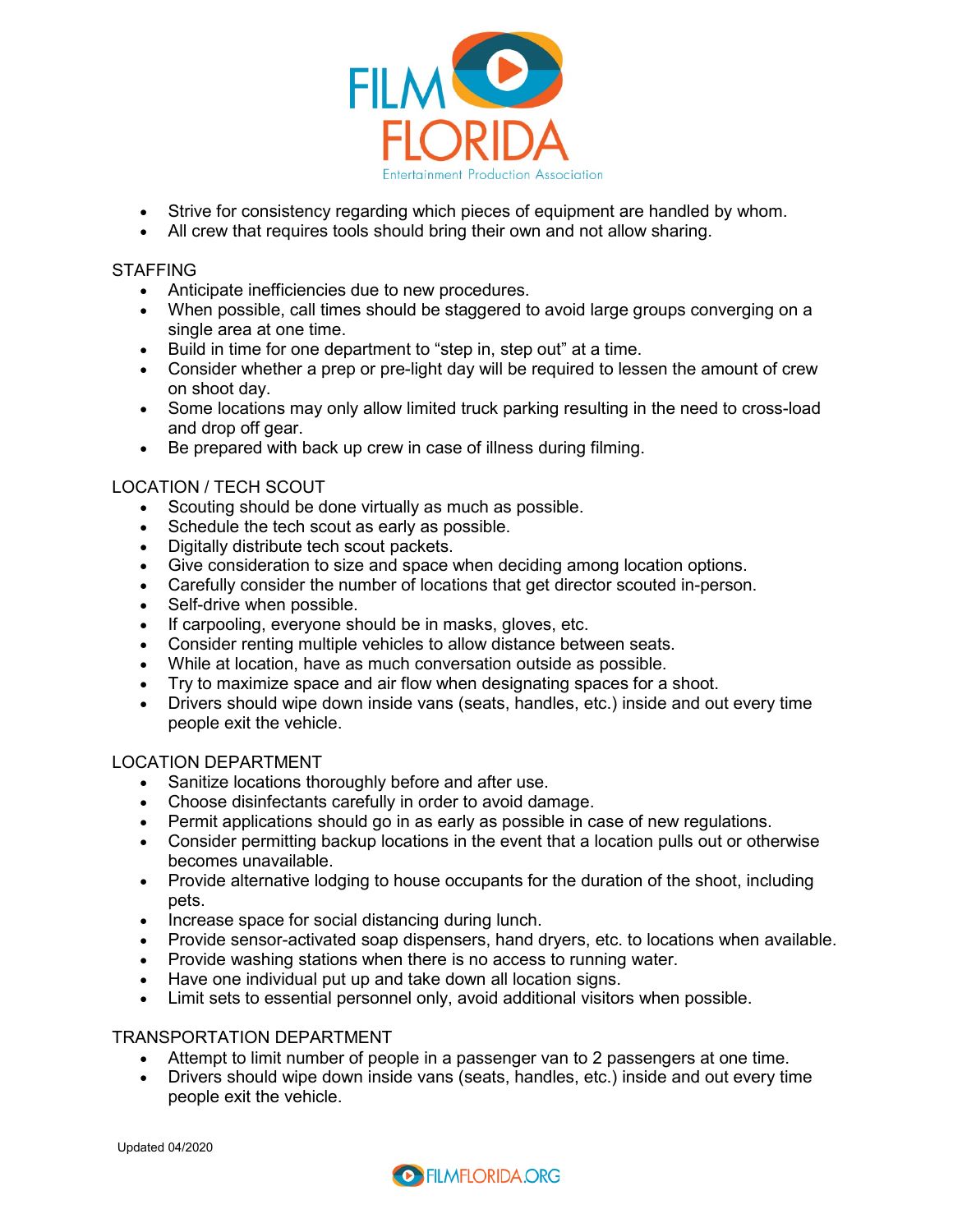

- Add signage to van exterior identifying maximum capacity.
- Require people to wear masks in vehicles.
- Keep windows down when possible to promote ventilation.
- Ensure one driver is assigned to one vehicle for the duration of prep and wrap.

#### ART DEPARTMENT

- Ask owner of the location to reduce personal items until after wrap.
- Make decisions on the tech scout, get approvals as early as possible.
- Consider potential value of prep and strike days. This may be combined with location cleaning requirements.

## ELECTRIC, GRIP DEPARTMENTS

- More gear may be required to ensure people don't pass gear.
- Grip gear should only be handled by the grip department (apple boxes and stands often support other departments).
- Consider ordering additional gear and assign apple boxes and stands to other departments.

### HAIR AND MAKE-UP

- PPE must be worn for the duration of person-to-person contact.
- Face shield should be worn by the Make-up Artist or Hair Stylist.
- Make-up stations should be a minimum of 6 feet apart.
- Talent and make-up artist should wash their hands with soap before and after session.
- Use disposable make-up kits and brushes and dispose of the kit after each application.
- Mix make-up on a disposable palette and use only one brush, applicator, etc. per actor.
- Clean hairbrushes and combs and reusable make-up brushes with appropriate disinfecting solutions.
- Possibly assign brush / combs to each actor so not to cross contaminate.
- Consider having the actor(s) show up having done their own make-up/hair.
- Avoid touch ups unless absolutely necessary.
- Avoid hair and make-up for secondary/back up actors.

### WARDROBE DEPARTMENT

- Wardrobe fittings should be conducted remotely via Facetime, Zoom, Skype, etc.
- Wardrobe planning should be done ahead of shopping and pulling from rental houses.
- Only the wardrobe department should touch clothing, etc. until it's decided what the actor will actually try on.
- Use gloves and mask when looking through garments in rental houses and retail stores.
- Book talent as early as possible, and get sizes as early as possible.
- Costumes and outfits should be bagged up individually, per performer.
- Seek permission from Clients to allow actors to keep purchased wardrobe.
- When possible, actors should arrive in their own wardrobe.
- Disinfect jewelry and glasses in between use.

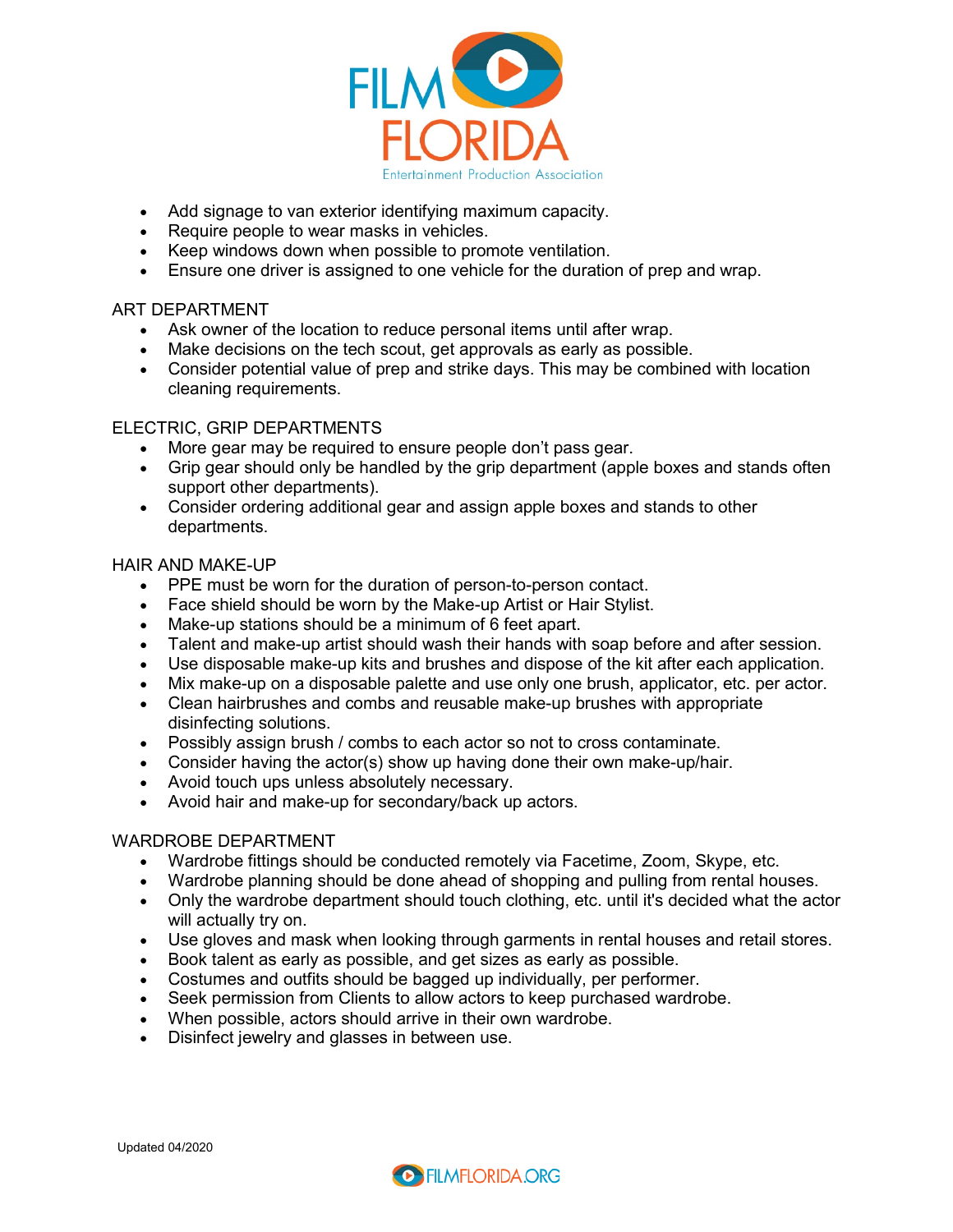

## CAMERA DEPARTMENT

- Crew doing pick-up must handle cases with gloves.
- Cases should be wiped down before loading into vehicle.
- Only camera personnel should handle camera gear including carts, cases, tape, etc.
- Personal equipment should be wiped down upon arrival and before departure each day.
- Each camera crew personnel should have their own non-sharable camera kits.
- Camera prep should be isolated in individual area.

#### SOUND DEPARTMENT

- Disinfect equipment before and after each use.
- Label mics with the name of the user.
- Disinfect mics and transmitters before and after each use.
- Replace mounting components that cannot be thoroughly cleaned.
- PPE should be worn for the duration of person-to-person contact.
- Utilize boom-only audio when possible.
- Some multi-talent scripts may require a second Boom Operator.

#### CATERING

- Hand washing stations should be present.
- Consider staggering lunch to ensure social distancing.
- Eliminate self-serve.
- Utensils should be individually wrapped in plastic (or similar).
- Seating should adhere to 6-foot rule. Order more tables or encourage crew to eat in their own vehicles.
- Serve boxed meals when possible.
- Allow cast and crew to bring their own food and/or eat in their car.

#### CRAFT SERVICES

- Only buy individual, prepackaged portions.
- Everyone must wash their hands before entering the craft services area.
- Craft services table should include hand sanitizer and/or sanitizing wipes.
- Craft services should have capability to refill an individual's reusable water bottle brought to set without contact between refill source and bottle.
- Reduce and streamline variety of beverages.
- Community drink dispensers should not be used.
- Eliminate any self-service snacks or fruit bowls.

#### MEDICAL PERSONNEL / SET MEDIC

- Medical personnel should take temperatures/check medical credentials/approvals.
- Medical personnel should patrol the set and proactively consult with personnel.
- Medical personnel should visually monitor cast and crew for those that look ill.

#### ON-SET COMMUNICATION

- Devices should be signed out the day before for quick distribution on the shoot day.
- Devices should be individually bagged and handed to the user in its bag.
- No sharing of devices.